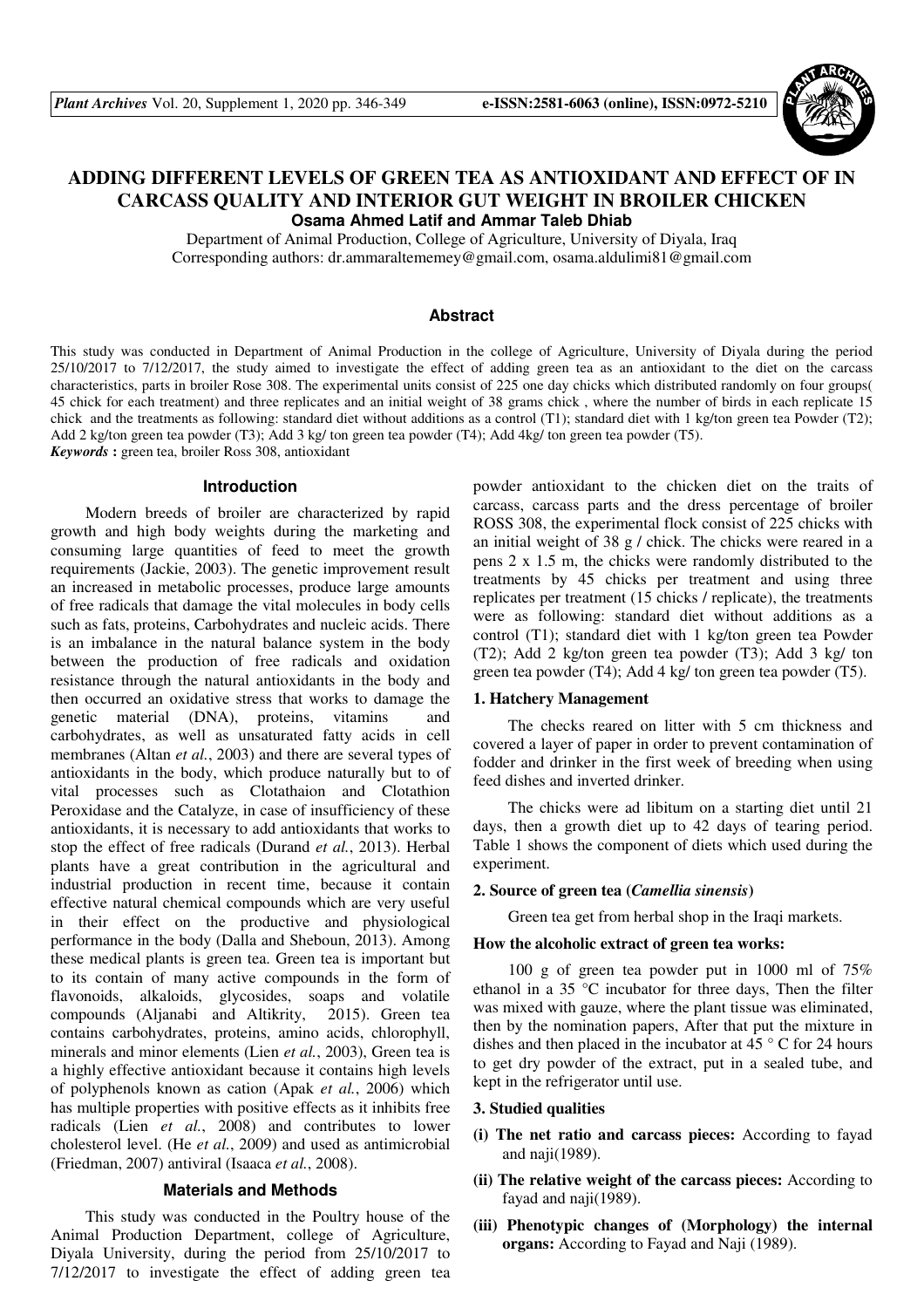| <b>BROMUS</b> material %            | Onset feed (1-21 days) | growth feed (42-42 days) |
|-------------------------------------|------------------------|--------------------------|
| yellow corn                         | 45                     | 63.5                     |
| soybean meal 44% protein            | 30                     | 31                       |
| protein concentrate                 | 5                      | 2.5                      |
| Sunflower oil                       | 3                      | 3                        |
| Limestone                           |                        | $\theta$                 |
| Di calcium phosphate                | 0.5                    | $\theta$                 |
| Total                               | 100                    | 100                      |
| calculated chemical analysis *      |                        |                          |
| Represented energy (price of kg/kg) | 3028                   | 3153.65                  |
| Raw protein $(\%)$                  | 20.77                  | 20.28                    |
| Lysine $(\%)$                       | 1.16                   | 1.33                     |
| Methionine (%)                      | 0.47                   | 0.53                     |
| Methionine + cysteine $(\%)$        | 0.80                   | 0.83                     |
| Calcium $(\%)$                      | 0.86                   | 0.70                     |
| Phosphorus $(\% )$                  | 0.49                   | 0.77                     |

**Table 1 :** The component of diets that used in the experiment.

\*By chemical composition according to the analysis of feeds material mentioned in NRC (1994) Continuous lighting system used 23 hours a day in the first week, and gas incubators used to provide the appropriate temperature for the chicks.

## **Statistical analysis**

The data statistically analyzed according to completely Randomized Design, and the significant differences among treatment meat detected by Duncan multiple ranges test at p ≤ 0.05

## **Result and Discussion**

Table 2 represents dress percentage without visceral and with visceral, the result recorded no significant

differences between the additive and control treatments in the dress without viscera or with viscera during the experimental periods in adding green tea as an antioxidant. The result agreed with (El Deek and Al Harith, 2004 ; Sarker *et al.*, 2010 ; Shahid *et al.*, 2013), where all those studies did not recorded significant differences among the treatments of addition of green tea and control treatment in the dress without and with viscera.

**Table 2 :** The effect of adding different levels of green tea as an antioxidant in the dress percentage with and without viscera (Means± standard error)

| The treatment  | Dress percentage without visceral $(\%)$ | Dress percentage with visceral $(\% )$ |
|----------------|------------------------------------------|----------------------------------------|
| Τ1<br>control  | 1.90±76.29                               | $2.20 \pm 81.30$                       |
| T2             | $1.69 \pm 75.68$                         | $1.60 \pm 81.45$                       |
| T <sub>3</sub> | $0.63 \pm 77.55$                         | $0.87 \pm 82.05$                       |
| T4             | $0.23 \pm 78.38$                         | $0.36 \pm 82.78$                       |
| T5             | $0.02 \pm 78.38$                         | $0.15 \pm 82.71$                       |
| signi\$ficance | N.S                                      | N.S                                    |

N.S: refers to non-significant effect of treatments in the trait in ANOVA.

T1 (control): - was given a regular feed without any additions. T2: - Add 1 kg / ton of feed green tea powder. T3: - Add 2 kg / ton of feed green tea powder. T4: - Add 3 kg / ton of feed green tea powder. T5: - Add 4 kg / ton of feed green tea powder.

Table 3 represents the percentage of carcass parts in different treatment there were no significant differences between additive treatments compared with the control treatment breast weight, thigh weight, while there were significant different among treatments in back weight ,hence T5 apparel significant superiority compared with other treatments. There were no significant differences among treatments in using weight, while there were superiority of T1 compared with other treatments in neck weight.

The results agreed with El Deek and Al Harith (2004) hence there were no significant differences between green tea addition and control treatments in carcass weights, while the results differed (Sarker *et al.*, 2010), (Shahid *et al.*, 2013) and (Jozel, Cril, 2017) where all observed that the addition of green tea concentrations (0.5, 1 and 1.5%) kg / feed resulted to significant differences in the weights pieces of breast, thigh, back and wings compared to the control treatment.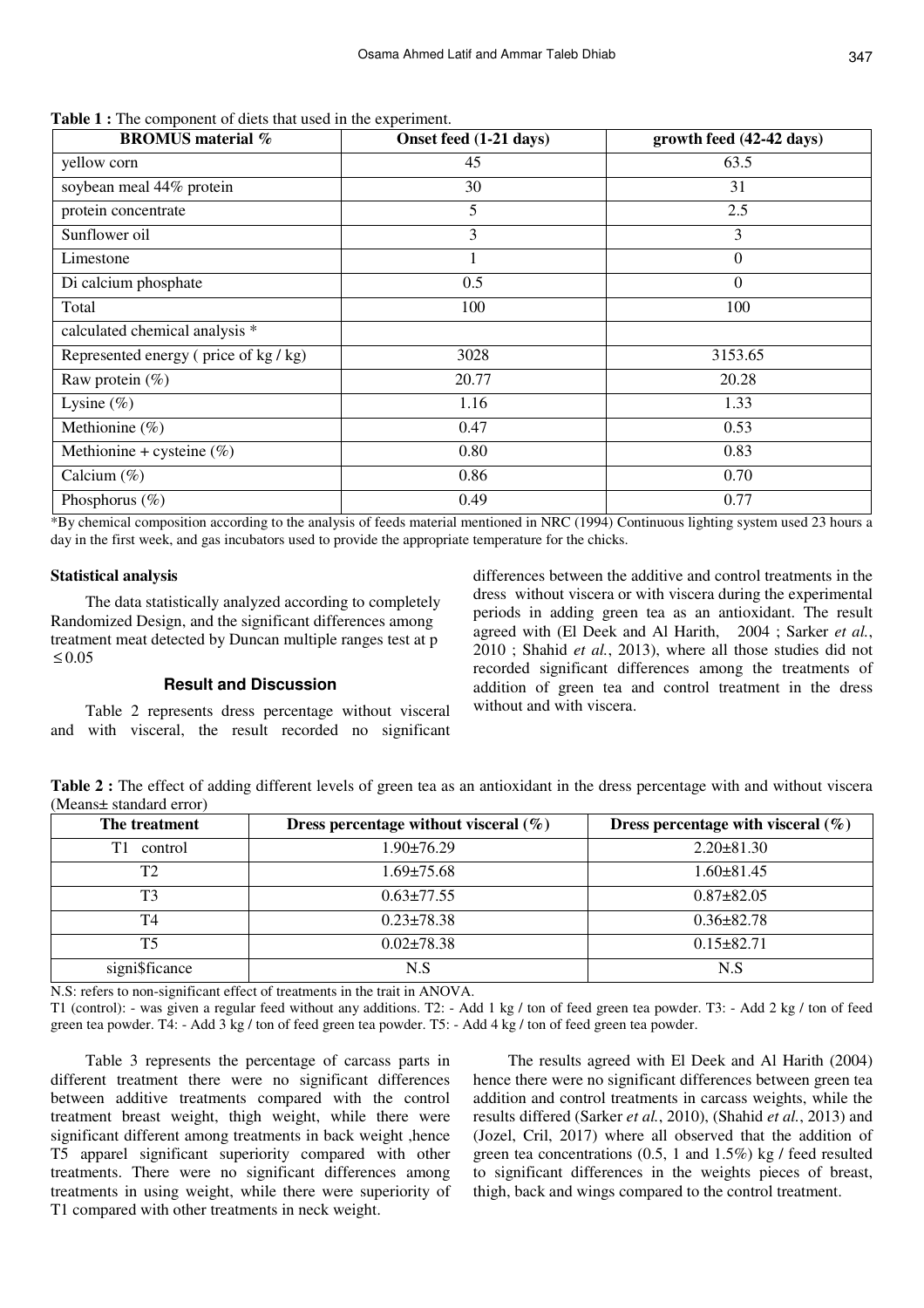| $\mathbf{U}$   |                           |                  |                     |                 |                     |
|----------------|---------------------------|------------------|---------------------|-----------------|---------------------|
| The treatment  | <b>Breast weight</b>      | Thigh weight     | <b>Back weight</b>  | Wings weight    | Neck weight         |
|                | $\mathcal{O}_\mathcal{O}$ | $\mathscr{G}_o$  | $\mathscr{G}_o$     | $(\%)$          | $(\%)$              |
| control        | $2.47 \pm 35.80$          | $0.26 \pm 24.42$ | $1.12 \pm 20.73$ ab | $0.56 \pm 9.03$ | a $0.19\pm 6.04$    |
| T <sub>2</sub> | $1.19\pm35.19$            | $1.95 \pm 24.05$ | $0.74 \pm 21.24$ ab | $0.59 \pm 8.97$ | ab $0.05 \pm 5.74$  |
| T <sub>3</sub> | $1.13 \pm 34.28$          | $0.48 \pm 25.36$ | $0.52 \pm 22.05$ ab | $0.37 \pm 7.74$ | $b$ 0.18 $\pm$ 5.08 |
| <b>T4</b>      | 1.29±36.01                | $0.65 \pm 25.70$ | $0.33 \pm 20.08$ b  | $0.24 \pm 8.78$ | ab0.38 $\pm$ 5.30   |
| T <sub>5</sub> | $1.41 \pm 35.80$          | $1.59 \pm 25.63$ | $1.33 \pm 23.71 b$  | $0.41 \pm 8.88$ | ab $0.27 \pm 5.38$  |
| Significance   | N.S                       | N.S              | ∗                   | N.S             | ∗                   |

Table 3 : Effect of adding different levels of green tea as antioxidant on gravity weighted gravity weights (means± standard error).

• means have different letters refer to significant differences at  $P \le 0.05$ .

• refers to significant effects in ANOVA table.

N.S refers to non-significant effects in ANOVA table.

T1 (control): - was given a regular feed without any additions. T2: - Add 1 kg / ton of feed green tea powder. T3: - Add 2 kg / ton of feed green tea powder. T4: - Add 3 kg / ton of feed green tea powder. T5: - Add 4 kg / ton of feed green tea powder.

There were no significant difference among treatment in the percentage weight of heart, liver and gizzard, while there were significant difference among treatment in spleen.

 These results were agreed with El Deek and Al Harithi (2004) ; Jozel and Cril (2017). No significant differences were found between the internal weights of carcass in the treatments which occurred by adding the green tea as an

antioxidant and control treatment. These results differed with (Sarker *et al.*, 2010) and (Shahid *et al.*, 2013) where they observed when using green tea as an antioxidant in concentrations  $(0.5, 1 \text{ and } 1.5\%)$  kg / feed significantly overpass in favor of addition treatments in weight of liver, heart and snipers. And spleen compared to control treatment.

**Table 4 :** Effect of adding different levels of green tea as an antioxidant in the ratio of internal weights of broiler carcass (means ± standard error)

| <b>The Treatment</b> | Heart Weight $(\% )$ | Liver Weight $(\% )$ | Gizzard Weight $(\%)$ | Spleen Weight $(\%)$ |
|----------------------|----------------------|----------------------|-----------------------|----------------------|
|                      | $0.04\pm0.55$        | $0.12 \pm 2.57$      | $0.23 \pm 1.86$       | $0.002 \pm 0.126$ b  |
| T2                   | $0.002 \pm 0.52$     | $0.13 \pm 2.42$      | $0.39 \pm 1.77$       | $0.02 \pm 0.136$ a   |
|                      | $0.03 \pm 0.50$      | $0.32 \pm 2.45$      | $0.10 \pm 1.52$       | $0.014 \pm 0.133$ a  |
| T4                   | $0.02 \pm 0.53$      | $0.46 \pm 1.92$      | $0.07 \pm 1.47$       | $0.003 \pm 0.176$ a  |
| T <sub>5</sub>       | $0.07 \pm 0.54$      | $0.23 \pm 2.36$      | $0.14 \pm 1.40$       | $0.008\pm0.156$ a    |
| significance         | N.S                  | N.S                  | N.S                   | ∗                    |

• Different characters indicate within a single row on significant differences between the averages at a significant level ( $P \le 0.05$ )

• N.S No significant differences within the signal row.

# **Conclusion**

The results showed that no significant differences between treatments of adding green tea and control in dressing percentage without viscera and with the viscera There were no significant differences between the addition treatments and control in the weight of the breast, thigh and wings, while there was a superiority of the addition treatments compared with control in both of back weight and percentage of neck weight. There were no significant differences between the addition treatments and control in the weight percentage of the heart, liver and gizzard.

# **References**

- Al-Fayadh, H. and Naji, S.A. (1989). Poultry Products Technology. First Edition- Directorate of Higher Education Press. Baghdad, Iraq.
- Aljanabi, M.A.H. and Altikrity, I.A.A. (2015). The Effect of Caffeine Extracted From Green Tea *Camellia sinensis* on Experimental Infection of *Entamoeba histolytica* in Laboratory Mice. Tikrit Journal for Agricultural Sciences, 15(3): 156-169.
- Altan, O.; Pabuccuglu, A.; Altan, A.; Konyalioglu, A. and Bayraktar, H. (2003). Effect ofheat stress on oxidative stress, lipid. Peroxidation and some stress parameters in broilers. Br. Poult. Sci. 44: 545-550.
- Apak, R.; Guclu, K.; Ozyurek, M.; Ekarademir, S. and Ercag, E. (2006). The cupric ion reducing antioxidant capacity

and Polyphenolic content of some herbal tea Interna. J. Food Sci. Nutr., 57(5-6): 292-304.

- Cyril, H. and Bujko, J. (2017). Effect of different levels of green tea (CAMELLIA SINENSIS) on productive performance carcass characteristics and organs of broiler chickens, pobravin arstro slovak journal of food science, 11(1): 623-628.
- Dalla, T. and Sheboun, A. (2013). Evaluation of some medical plants and their extracts as feed Additives in Broiler diets on health indicators and productive performance. Journal for Research and Scientific Studies - Biological Sciences Series, 36 (4):50-67.
- Duncan, D.B. (1955). Multiple range and multiple F test Biometrics , 11: 1- 42.
- Durand, D.; Damon, M. and Gobert, M. (2013). Oxidative stress in farm animals: general aspects. Cah. Nutr. Diet., 48: 218–224.
- El-Deek, A.A. and Al-Harthi, M.A. (2004). Responses of Modern Broiler Chicks to Stocking Density, green tea, commercial Multi Enzymes and their interactions on productive Performance, Carcass characteristics, Liver composition and plasma constituents. International Journal of Poultry Science. 3(10): 635-645.
- Friedman, M. (2007). Overview of antibacterial, antitoxin, antiviral, and antifungal activities of tea the a flavonoids and tea. Mol. Nutr. Food Res. (51) : 116– 134.